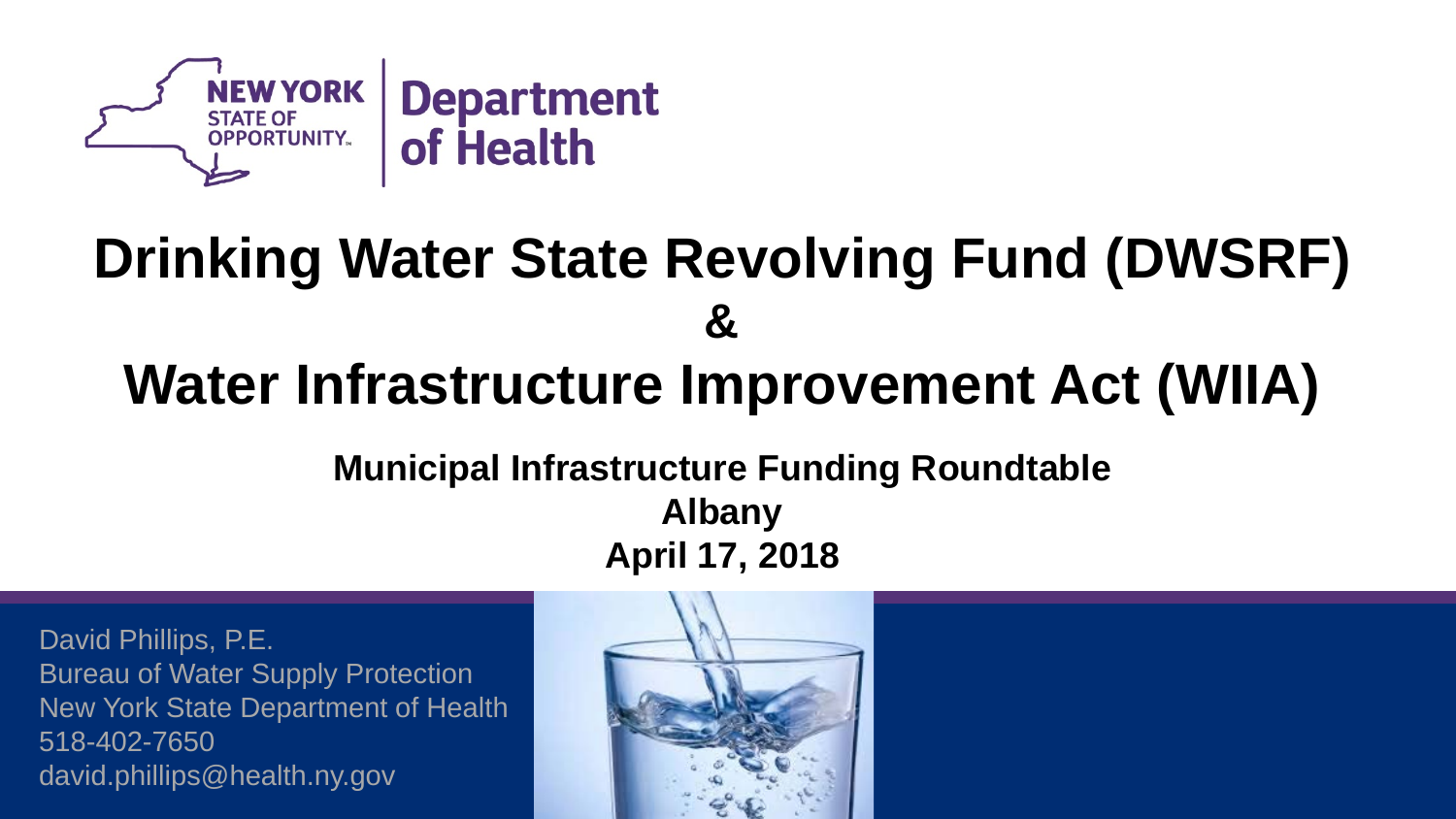# **DWSRF - Program Overview**

- **•** Provides low-cost financial assistance for drinking water infrastructure projects
- **Administered by EFC and DOH**
- Operate on the Federal Fiscal Year (FFY): **October 1 to September 30**
- Intended Use Plan (IUP)
- Annual Project Priority List (Annual List)



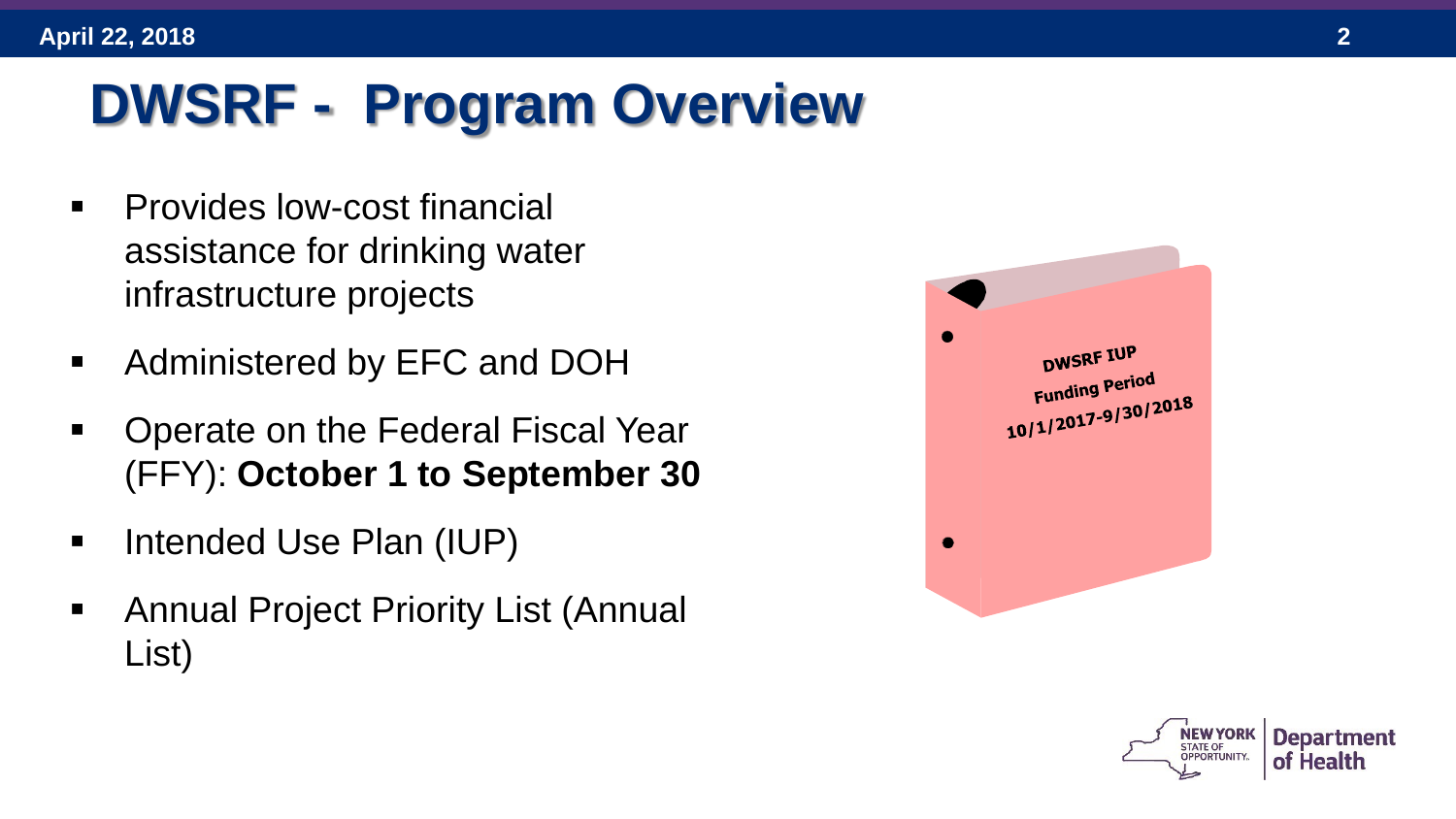# **DWSRF - Types of Financing**

**Short-term** [Up to five years to provide funding for design and initiate construction]

**Interest-Free or market-rate loans** 

**Long-term** [Up to 30 years]

- **Subsidized loans or market rate loans**
- **Interest-Free Loans and Grants**



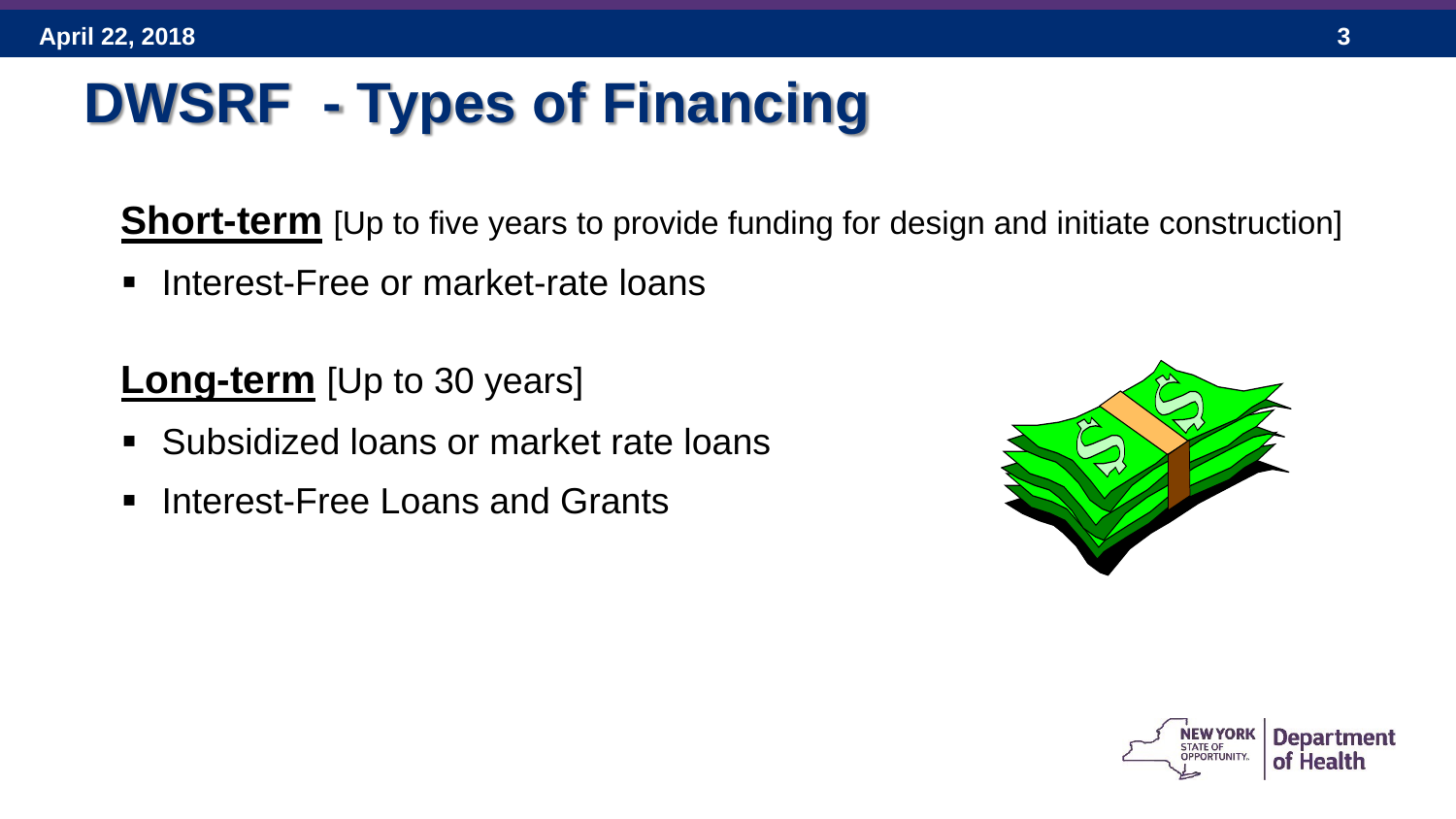# **DWSRF - Hardship Program**

- Interest-free loans and/or grants to assist financially disadvantaged communities
- Maximum grant award is 60% of total project costs, not to exceed \$3 Million
- For FFY 2018 \$8.4 million grant / \$44.8 million 0% loan awarded



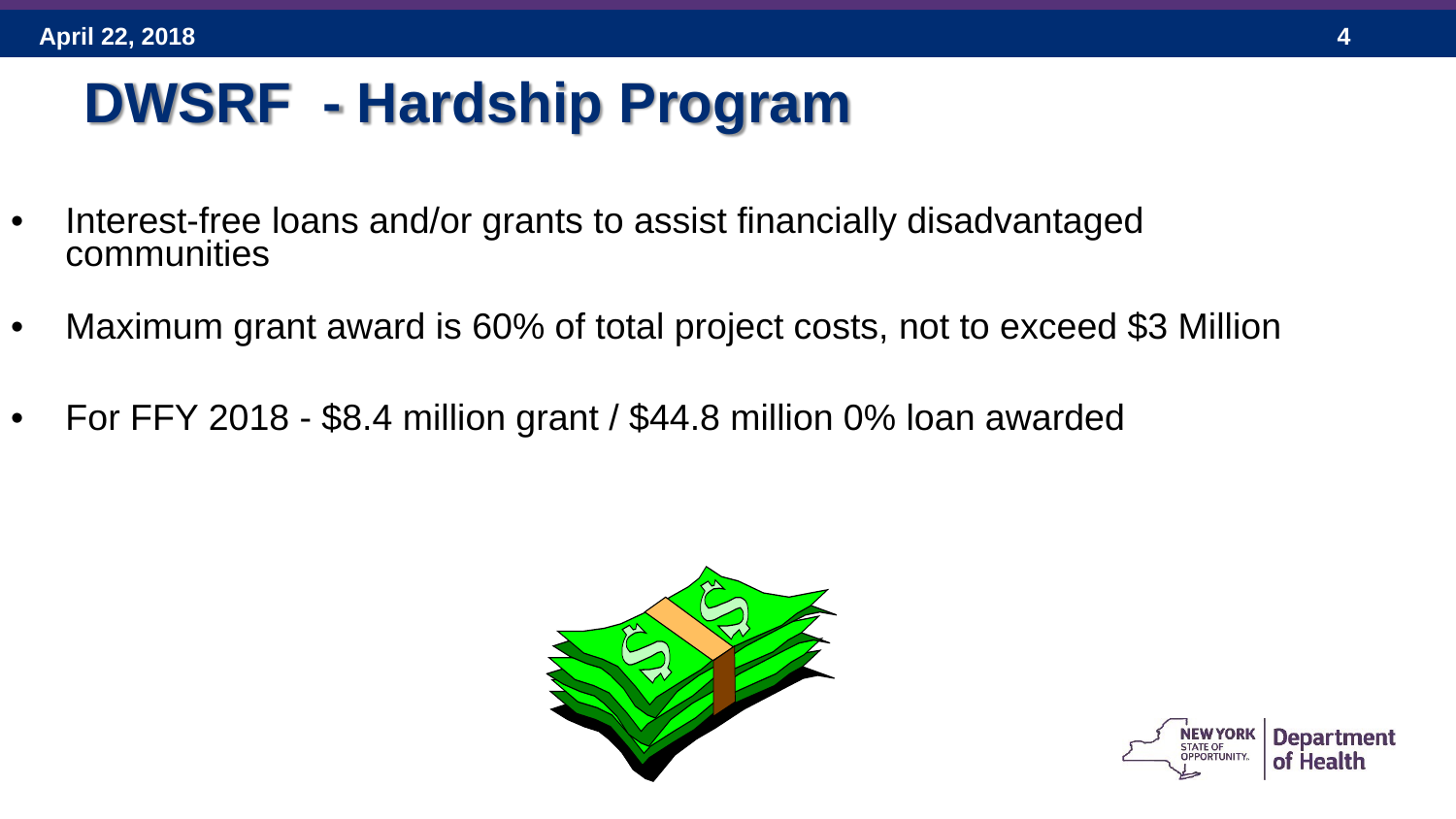# **DWSRF - Hardship Program**

#### **Hardship Eligibility Criteria**

#### **Public Health Priority** and **Economic Need**

- Project must be on Annual List at **score equal to or above Hardship Line score**
- Community or service area must have a **Median Household Income (MHI) that is less than Statewide MHI** (2015 American Community Survey NYS MHI = \$59,269)
	- Municipally-owned or PSC regulated privately owned system
	- Serve a population of less than of 300,000
	- Project cost less than \$14 million



(see IUP for further details)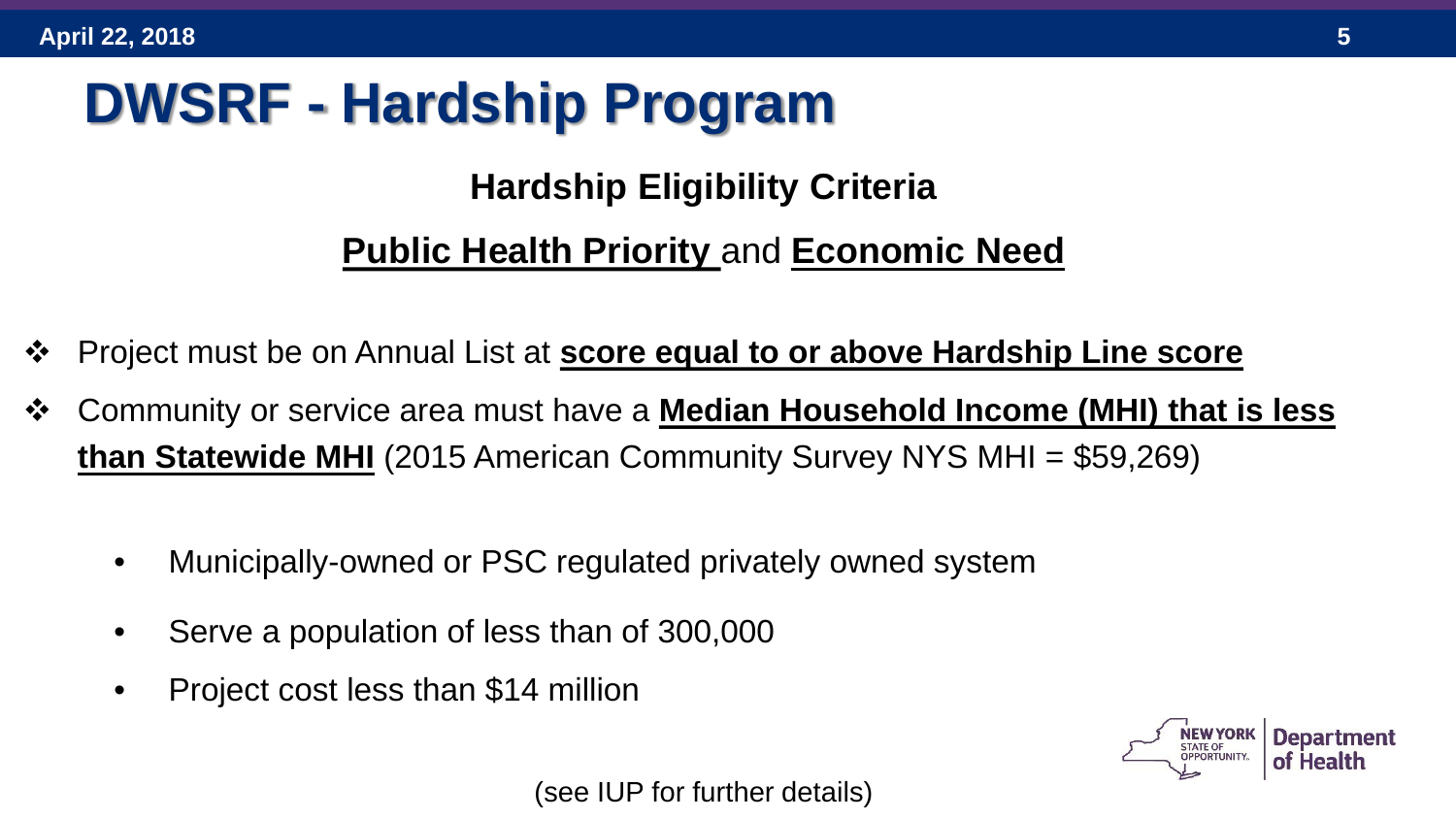# **DWSRF – Program Accomplishments**

### **Since Program Inception in 1996**

- Total of \$6.14 billion in project financings, including:
	- \$400 million in 0% loans
	- \$354 million in grants to disadvantaged communities
	- 421 public water systems received DWSRF assistance



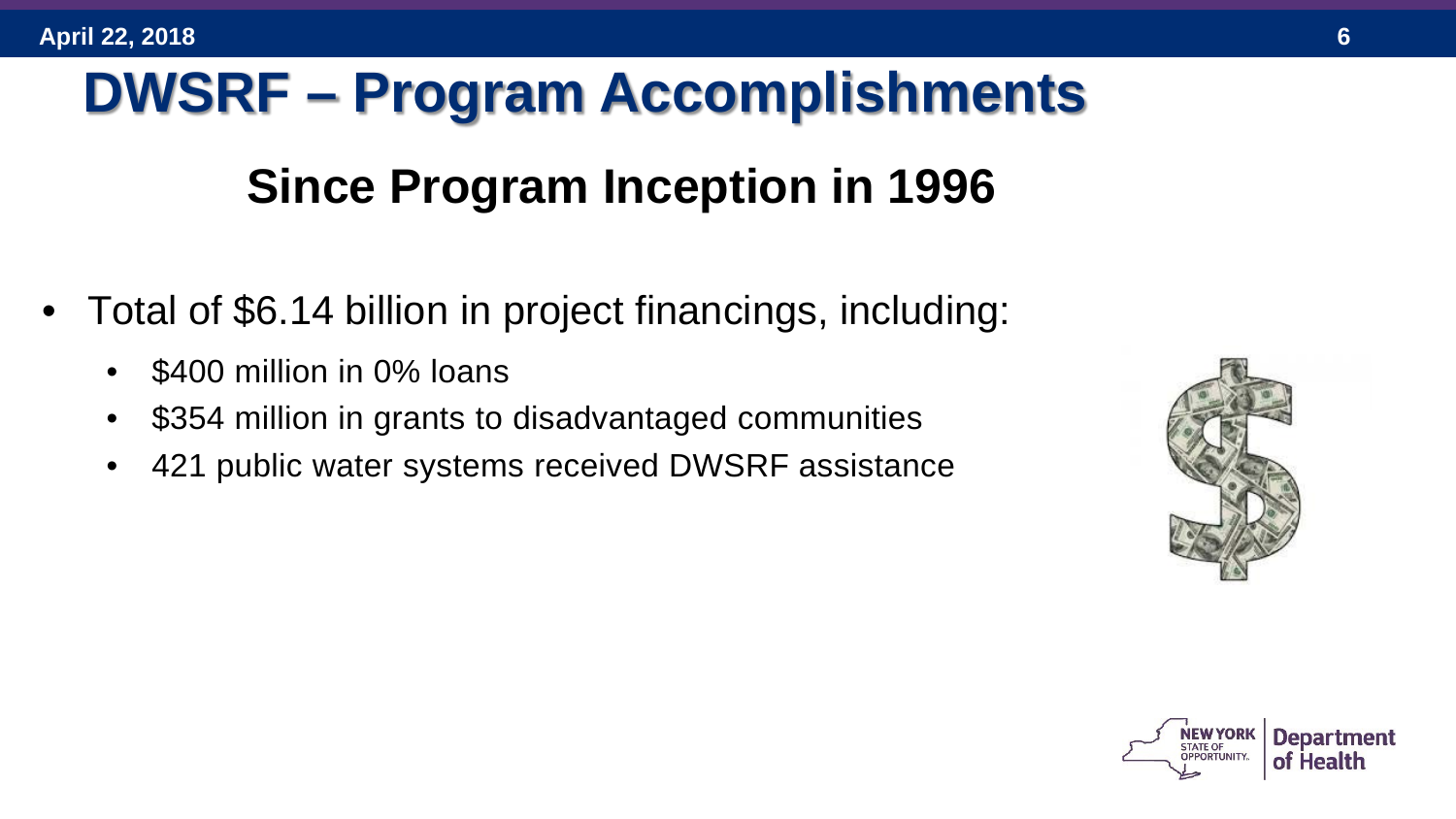# **DWSRF – Program Eligibility**

### Eligible Systems

- **Public and privately owned community water systems**
- Non-profit, non-community public water systems

#### Eligible Projects

- New/upgrade/replace infrastructure to comply or remain in compliance with federal or state health standards
- Source, transmission, treatment, storage, pumping, distribution, metering, controls, security……..
- Public water system creation/extension



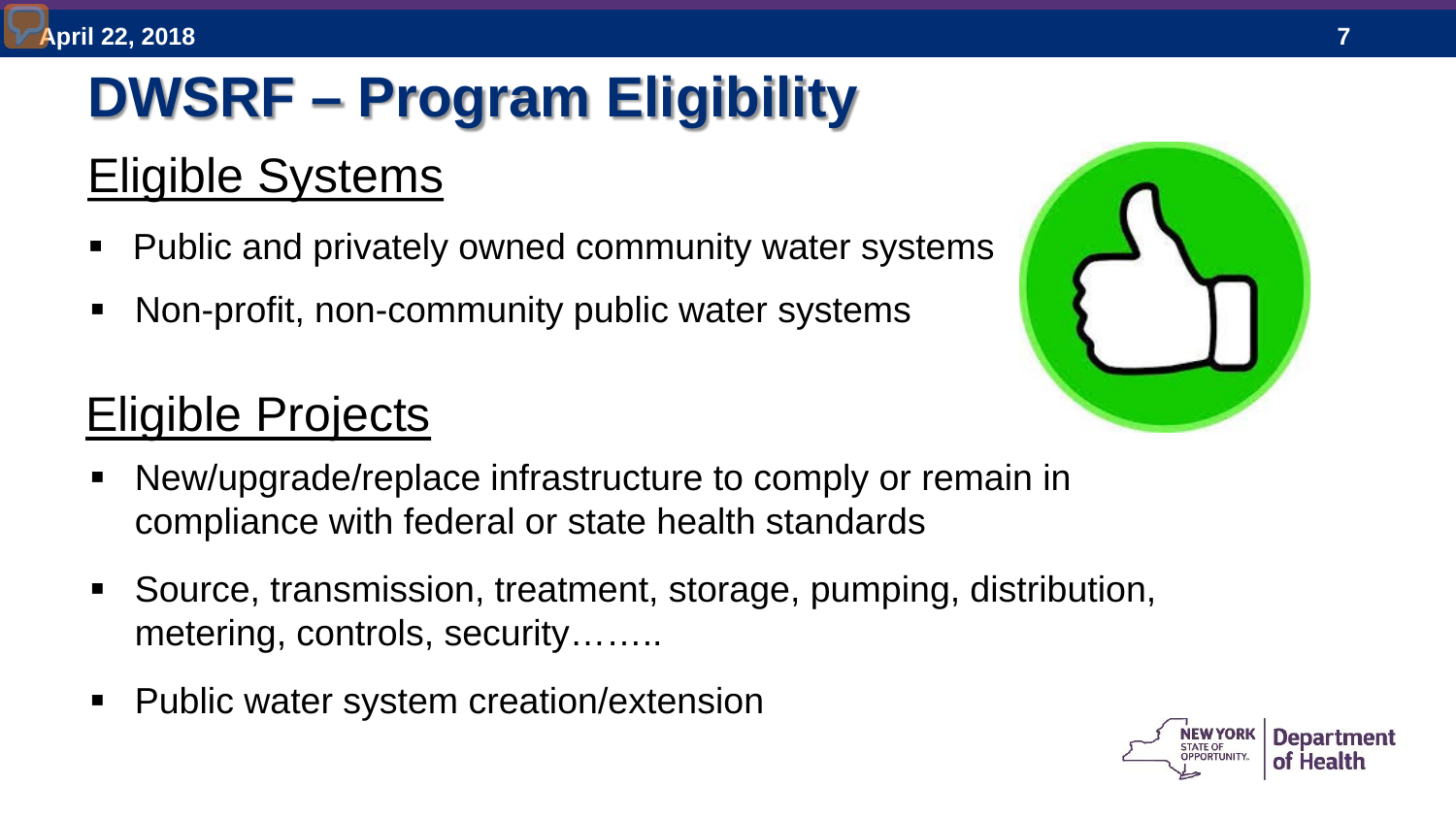# **DWSRF - Ineligible Projects**

- Projects with the primary purpose of:
	- $\checkmark$  Fire protection
	- $\checkmark$  Growth/Development
- Also:
	- $\checkmark$  Dams
	- $\checkmark$  Reservoirs
	- $\checkmark$  Acquisition of land not integral to an eligible project



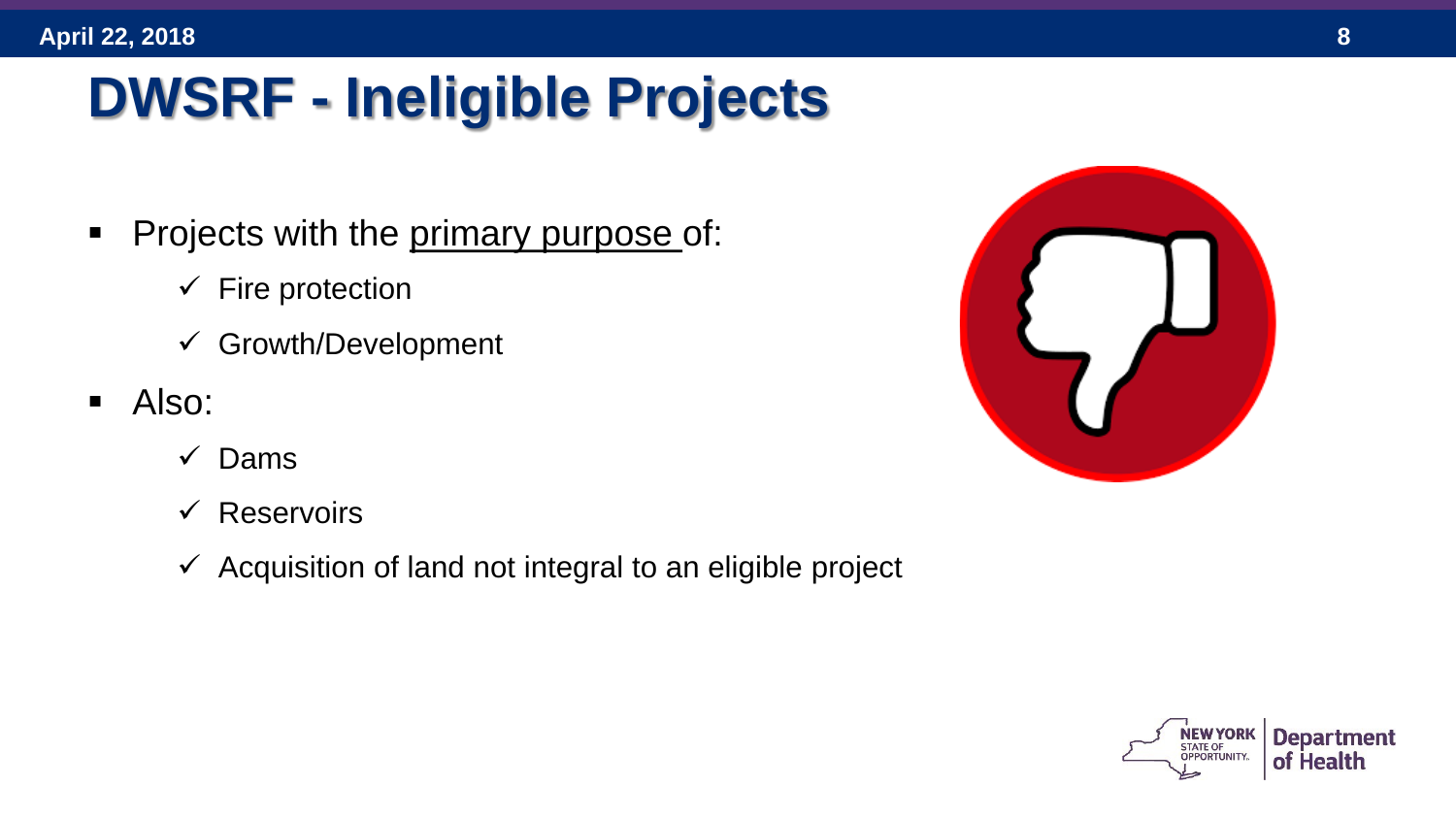## **DWSRF - Public Health Priority Ranking Criteria**

#### **Priority Ranking Criteria**

- 1. Acute public health risks
- 2. Chronic/long term risks
- 3. Infrastructure needs

#### **Scoring Factors**

- $\checkmark$  MCL Violations
- $\checkmark$  Sanitary Code Violations
- $\checkmark$  System Reliability/Dependability Issues
- $\checkmark$  Financial Need

**Refer to IUP Attachment I**

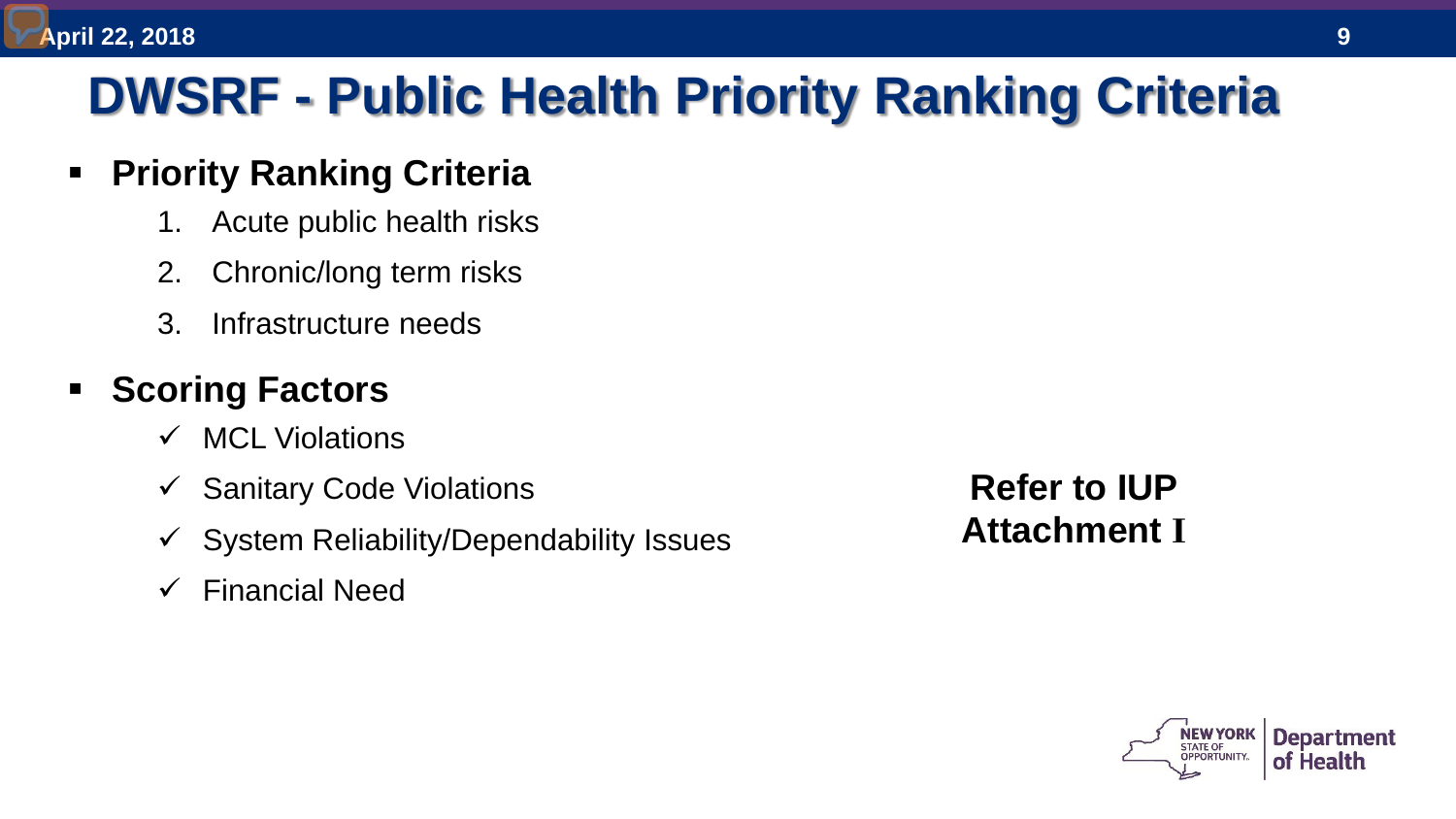# **NYS Water Infrastructure Improvement Act (WIIA)**

- State grants for drinking water and clean water infrastructure projects
- Created in 2015 with \$400 million for 3 years
- Added \$1 billion to be used over 5 state fiscal years in 2017
- Administered by EFC and DOH



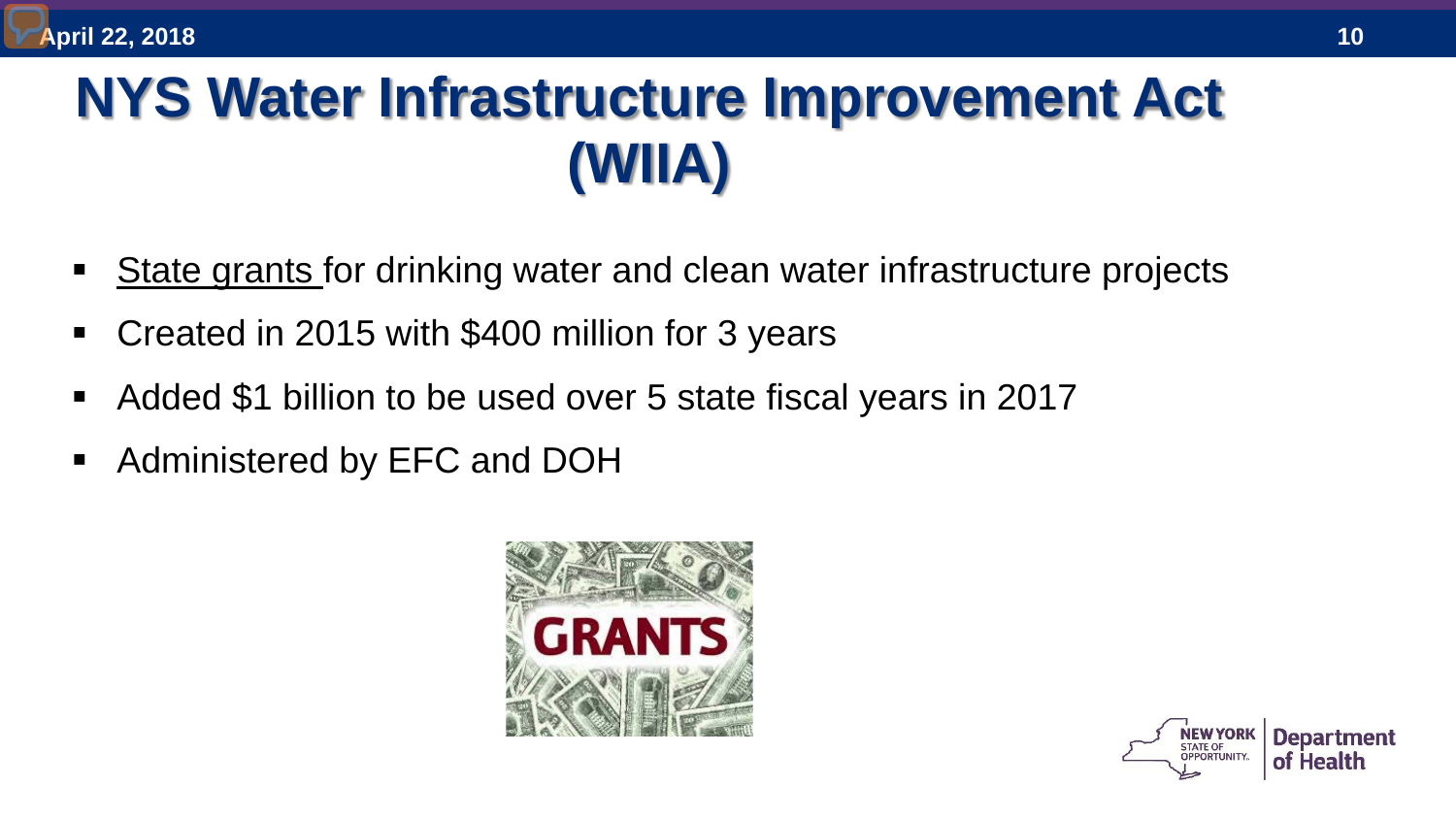# **WIIA - Program Summary**

#### WIIA

- Grant up to 60% of eligible net project costs
- Maximum grant = \$3 Million
- No single project or municipality can receive more than \$3 million in DWSRF grant and/or WIIA grant over a rolling 5-year period \*(excludes IMG grants)

### Intermunicipal Grant Program (IMG):

- Project must serve multiple municipalities lead muni applies on behalf of all
- Grant up to 40% of eligible net project costs
- Maximum grant  $= $10$  Million

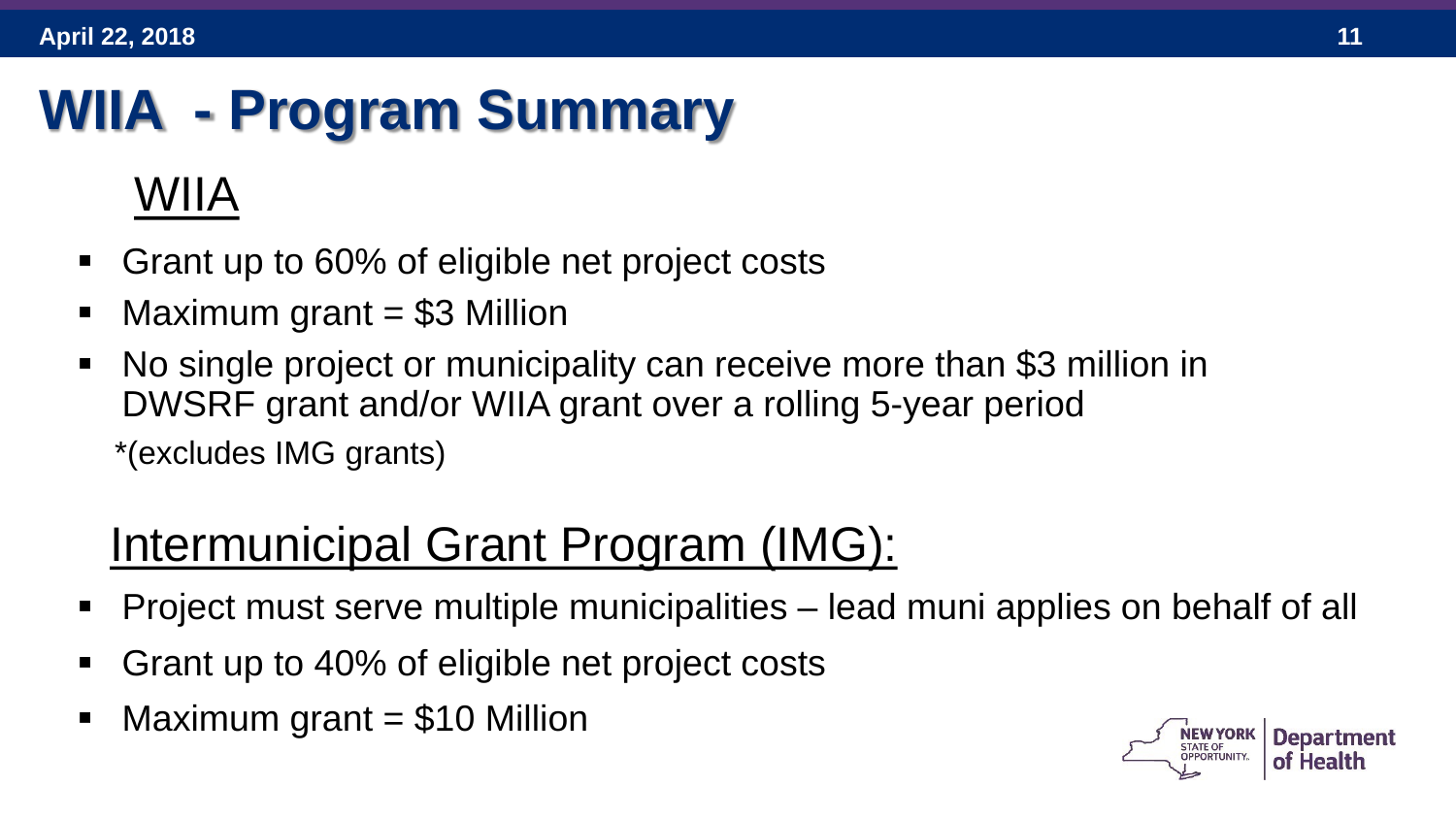# **WIIA – Program Eligibility**

### Eligible Applicants:

- **Municipalities** 
	- **County**
	- **City**
	- Town
	- Village
- 
- 
- 
- 
- 



### Eligible Projects:

**Infrastructure projects defined as eligible by the** - County - District Corporation<br>
- City - County/Town Improvement District<br>
- Town - School District<br>
- Indian Nation or Tribe<br>
- Public Benefit Corp. or Authority<br>
- Public Benefit Corp. or Authority<br>
- Public Benefit Cor

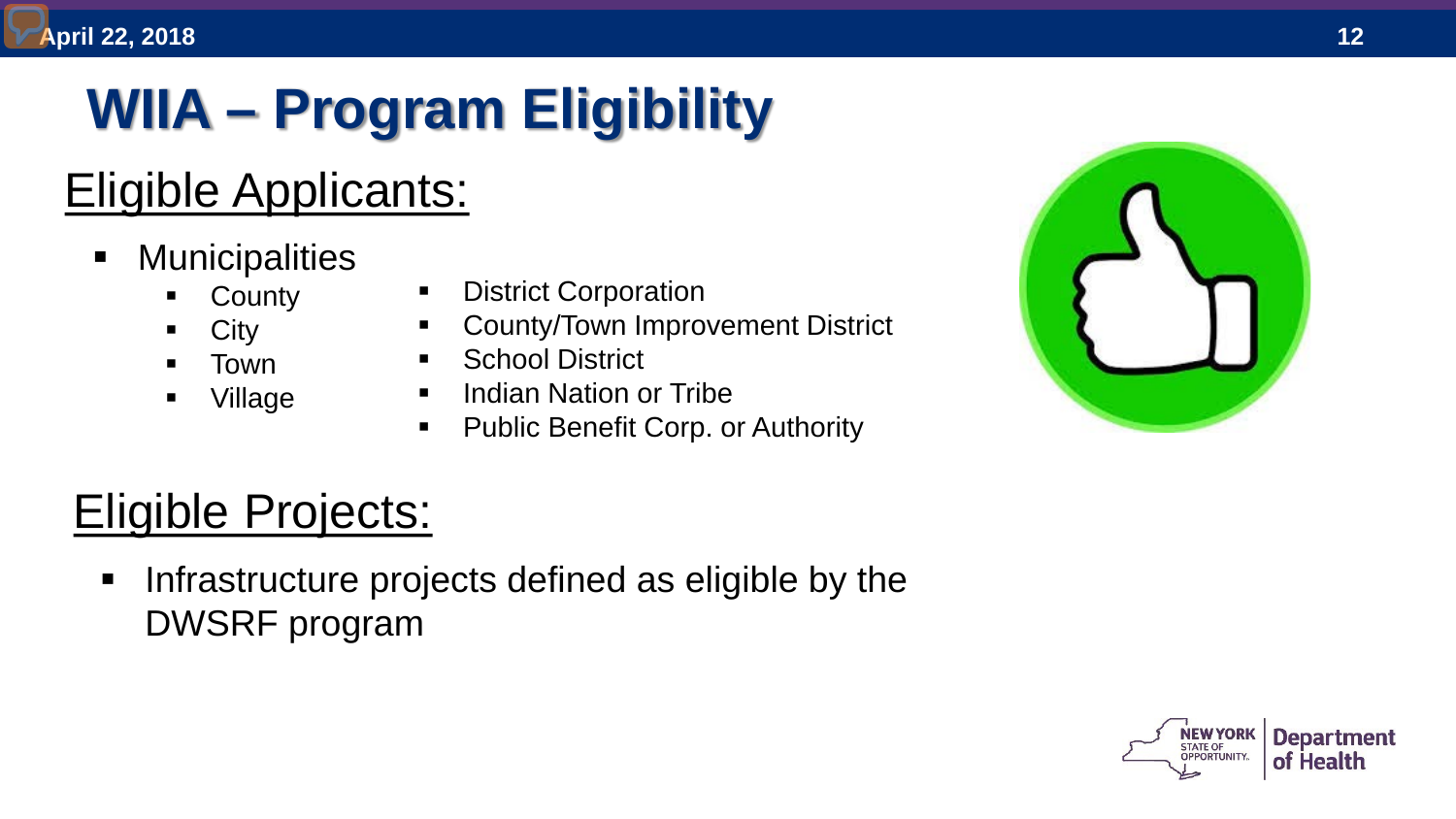## **WIIA - Evaluation Criteria**

- Protection of public health and water quality (DWSRF scoring criteria)
- **Financial Need**
- **Readiness of project to move forward**

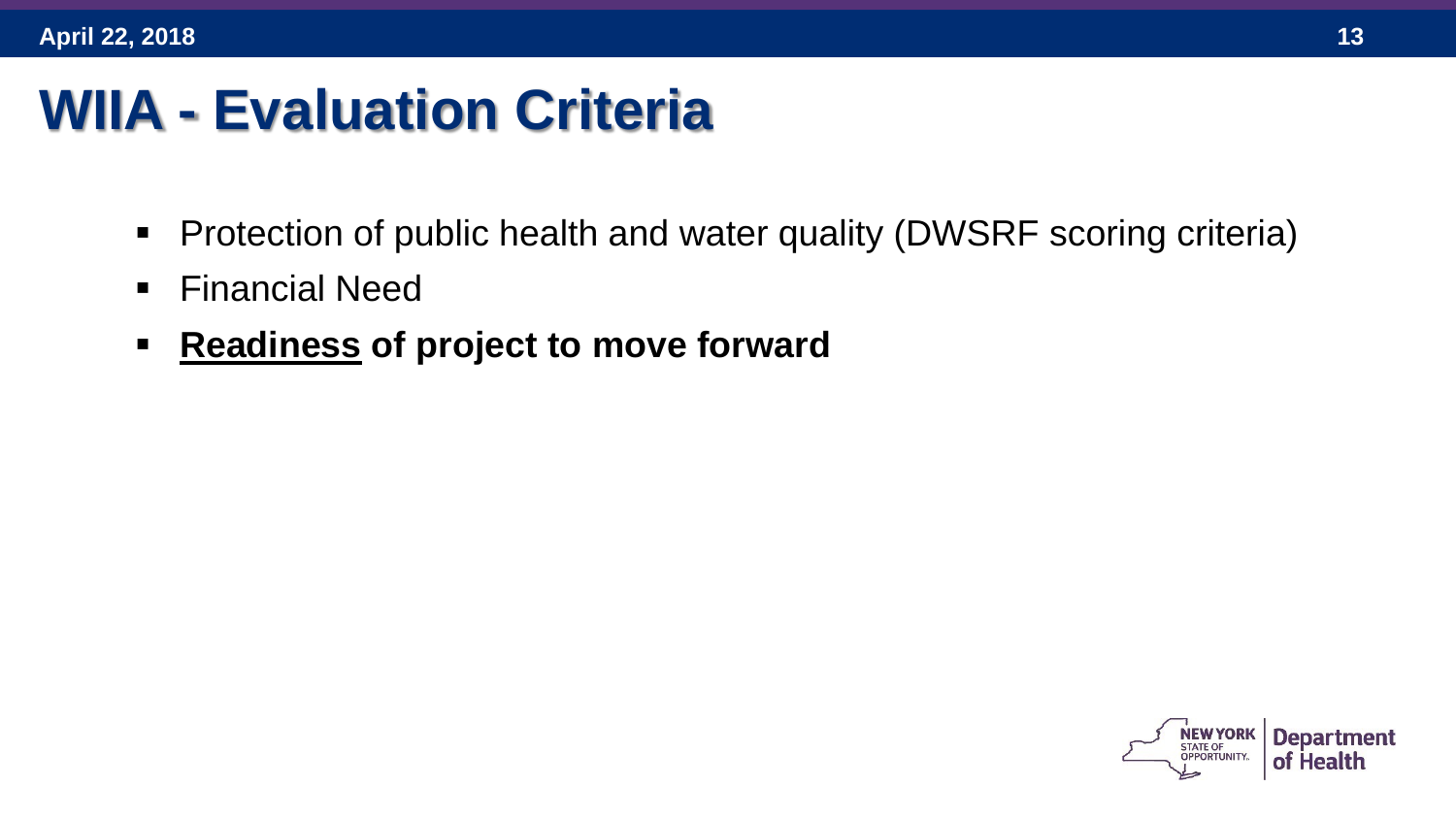# **WIIA – Application Requirements**

#### **Requirements for Complete WIIA Application:**

- Submit Engineering Report to DOH
- Complete State Environmental Quality Review (SEQR)
- State Historic Preservation Office (SHPO) acknowledgement letter
- Smart Growth Act Compliance
- Bond Resolution Adopted
- Completion of water district formation (if applicable)



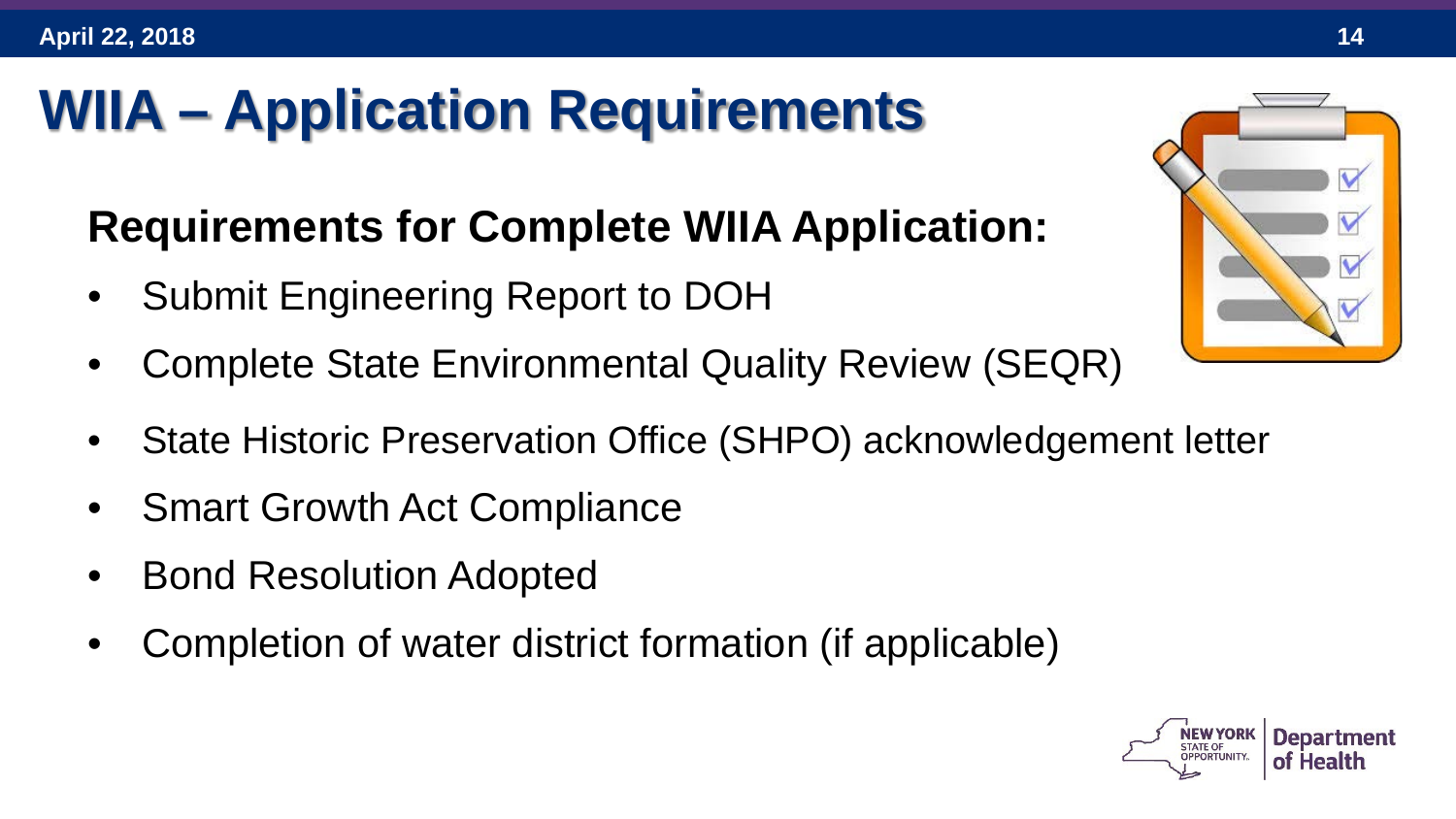## **WIIA – Program Accomplishments**

## **Total Amounts over 3 State Fiscal Years**

- Round 1: \$50 Million in SFY 15-16 (Awarded December 2015)
- Round 2: \$175 Million in SFY 16-17 (Awarded August 2016)
- Round 3: \$225 Million in SFY 17-18 (Awarded October 2017)

## **Drinking Water Awards**

- Round 1: \$20 Million for 12 projects
- Round 2: \$87 Million for 51 projects
- Round 3: \$114 Million for 72 projects



#### **Round 4: Coming soon, but…..timing and amount TBD**

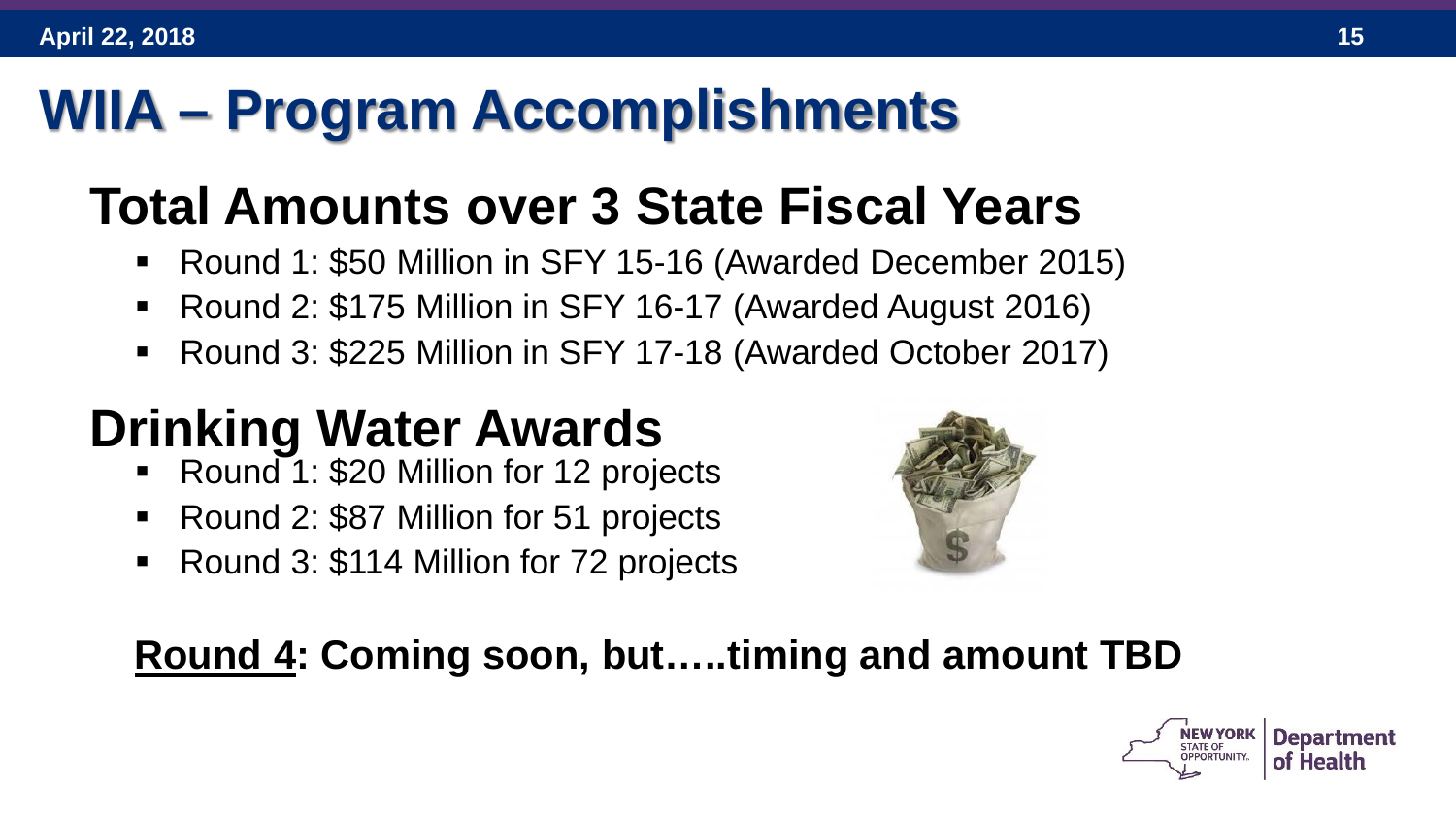## **DOH Central Office Contacts**



#### (Attachment VIII of the IUP)